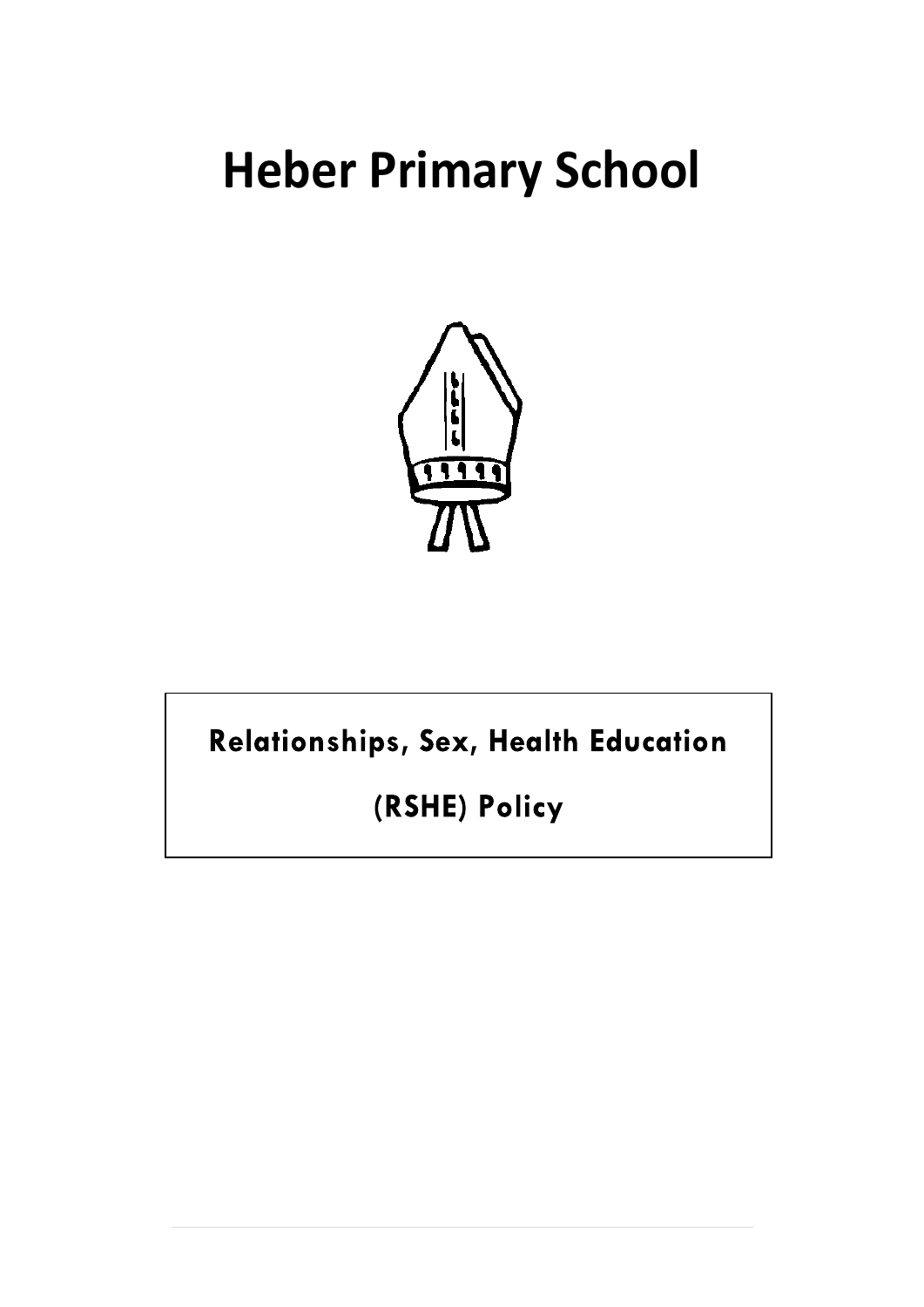At Heber we strive for academic and personal excellence and inspire a lifelong love of learning. This policy supports our vision and is part of our commitment to a creative and challenging curriculum. RSHE helps to nurture individuality and foster strong relationships, while supporting our children to develop resilience, responsibility and thoughtfulness. This policy has been written so that parents, carers and staff are clear about the statutory requirements regarding RSHE education, and so that pupils receive their educational entitlement. Statutory documents and guidance are listed in Appendix A. Parents have been consulted during the review of this policy. RSHE will be taught as part of our Personal, Social and Health Education (PSHE) and Science curriculum.

# **1. Legal Requirement for Schools**

From 2020, it has become statutory for schools to deliver Relationships and Health Education in Primary Schools.

#### **What is Relationships Education?**

Relationships Education will put in place the building blocks needed for positive and safe relationships, including with family, friends and online. Pupils at Heber will be taught what a relationship is, what friendship is, what family means and who can support them. In an ageappropriate way, pupils will learn about how to treat each other with kindness, consideration and respect.

#### **What is Health Education?**

Health Education aims to give your child the information they need to make good decisions about their own health and wellbeing, to recognise issues in themselves and others, and to seek support as early as possible when issues arise.

- Develop confidence to talk, listen and think about feelings and relationships
- **Address concerns and correct misunderstandings, be able to protect themselves and ask** questions

#### **By the end of primary school, pupils will have been taught content on:**

| <b>Relationships Education</b>              | <b>Health Education</b>                     |
|---------------------------------------------|---------------------------------------------|
| Families and people who care for me         | <b>Mental Wellbeing</b>                     |
| Caring friendships                          | Internet safety and harms                   |
| Respectful relationships                    | Physical health and fitness                 |
| Online relationships & Internet Safety      | Healthy eating                              |
| Being safe                                  | Drugs, alcohol and tobacco                  |
| Non-mandatory Sex Education - children will | Health and prevention                       |
| have the 'right to be excused'              |                                             |
|                                             | Basic first aid                             |
|                                             | Changing adolescent body, including puberty |

*Sex Education is part of the Relationships Education strand.*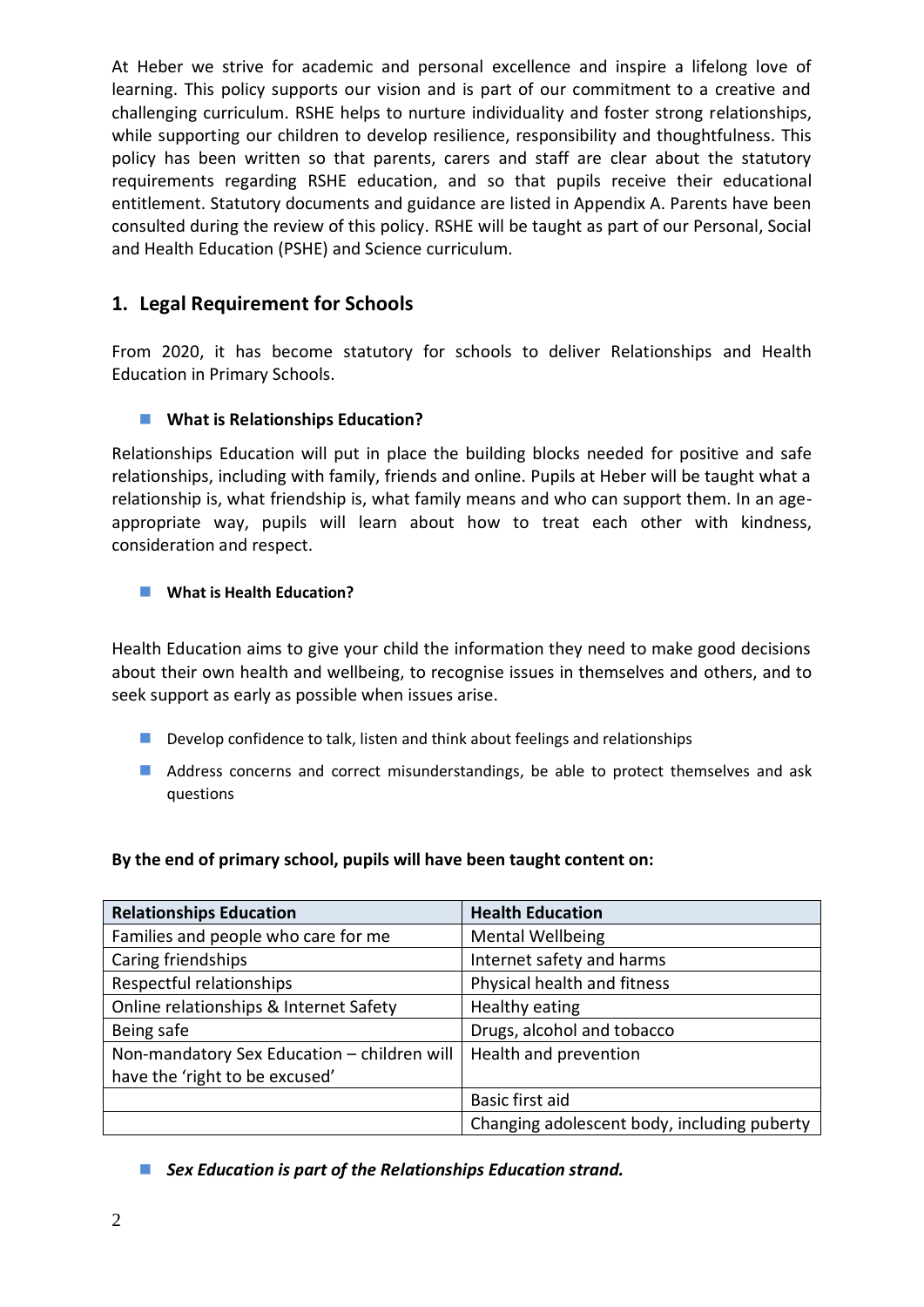# **2. What is Relationships (and Sex) Education?**

We want our young people to grow up into healthy, safe and informed young people, who can make positive life choices and make a positive contribution to society. A caring and supportive Relationship and Sex Education (RSHE) curriculum must support young people in developing self-confidence in preparing for the physical and the emotional changes they will encounter as they grow into adults.

Young people need reassurance about their self-image, behaviour, feelings and relationships. They also need knowledge appropriate to their levels of maturity. In order to place the biological aspects of sex education covered in the science curriculum into a moral and social context we need to provide a broader, balanced Relationship, Sex and Health Education (RSHE). In the teaching of RSHE the role of Heber is supportive and complimentary to the role of parents, and a partnership needs to be entered into with parents.

"The Department continues to recommend ….that all primary schools should have a sex education programme… It should ensure that both *boys and girls are prepared for the changes adolescence* brings and drawing on knowledge of the human life cycle set out in the national curriculum for science … *how a baby is conceived and born."* Department for Education; Relationships and Sex and Health Education 2019.

Schools are encouraged by the Department of Education to deliver Sex Education that ensures that both boys and girls are prepared for the changes adolescence brings and, drawing on knowledge of the human life cycle set out in the National Curriculum for Science, how a baby is conceived and born.

#### **3.1 The aims of teaching RSHE**:

- Develop confidence to talk, listen and think about feelings and relationships
- Address concerns and correct misunderstandings and be able to protect themselves and ask for help
- $\blacksquare$  Develop skills to make and maintain positive relationships
- $\blacksquare$  Develop positive attitudes and values and respect differences in opinions
- Develop a positive self-image and high self esteem
- Gain accurate knowledge and understanding about sexuality and relationships
- $\blacksquare$  Develop personal responsibility for one's actions
- $\blacksquare$  Know where to get confidential advice and support
- $\blacksquare$  Develop skills to resist pressure to have sex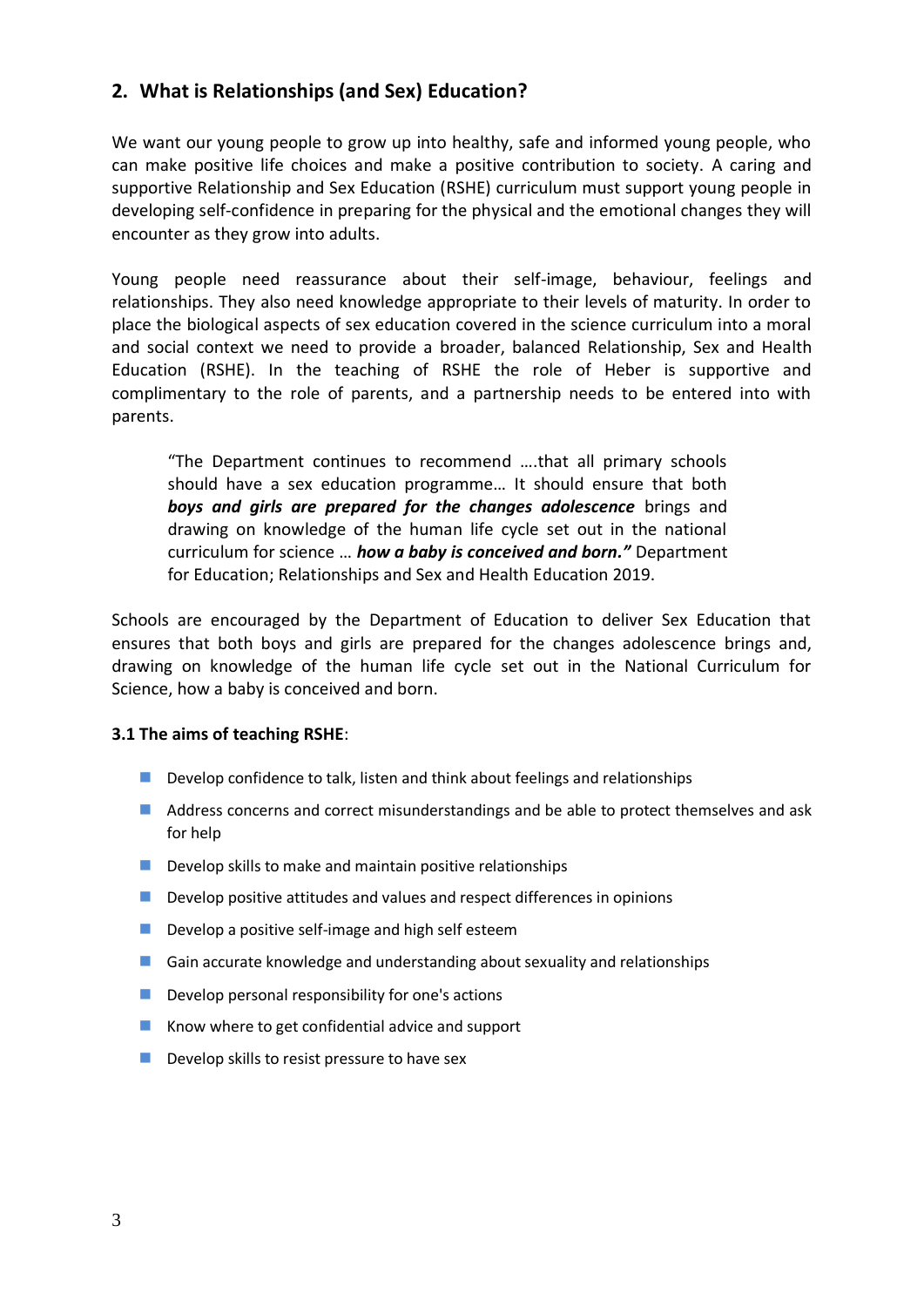#### **4. Moral and Values framework**

RSHE will be delivered within the school's agreed aims, values and moral framework which are sensitive to the needs and beliefs of pupils, parents, carers, other members of the school and community. This will be delivered within the school's agreed equal opportunities framework.

Relationships and Sex Education (RSHE) supports and guides children and young people in lifelong learning about relationships, emotions, the human biology of sex, sexuality and sexual health. Along with parents and carers, we help our young people to understand and manage their physical and emotional development in adolescence and prepare for the decisions to be made in adult life.

We believe that pupils should have accurate information that relates to their needs. They need help to explore their own feelings and attitudes, and those of society, in order to develop values on which to base decisions about relationships. They need to learn the communication skills necessary to help them take increasing responsibility for their own sexual behaviour.

RSHE will, as far as possible, support the importance of marriage or stable relationships, for family life and bringing up children. Care is taken to ensure there is no stigmatisation of children based on their different home circumstances.

Thinking about morals and values also includes:

- Respect for self and others
- Non-exploitation in relationships
- $\blacksquare$  Commitment, trust and love within relationships
- $\blacksquare$  Honesty with self and others
- $\blacksquare$  Self-awareness
- **EXPLORATION CONTERNATION** Exploration of rights, duties and responsibilities
- **Understanding diversity regarding religion, culture and sexual orientation**

#### **5. Content and Organisation of the Programme**

- **Timetable allocation:** 60 minute lessons
- **Groupings:** Mixed sex lessons from Reception to Year 4 and single sex lessons where needed from Year 5 – Year 6
- **Staff Involved:** The RSHE lessons will be delivered by the Class Teacher and other outside visitors e.g. school nurse, Coran Life Education Advisers. It is important to note that where outside visitors help to deliver RSHE they are not there to replace teachers but to enrich existing programmes by supporting the school.
- *When is RSHE taught:* During the Summer Term, in the SCARF unit Changing and Growing, dedicated RSHE lessons during Wellbeing Week and subject specific lessons e.g. Science
- **How taught:** The school will be using the teaching resource of the Christopher Winter Project Scheme of Work for RSHE from Reception to Years 6 in conjunction with lessons from the SCARF Coram Life Education PSHE Scheme in the Growing and Changing unit for each year group.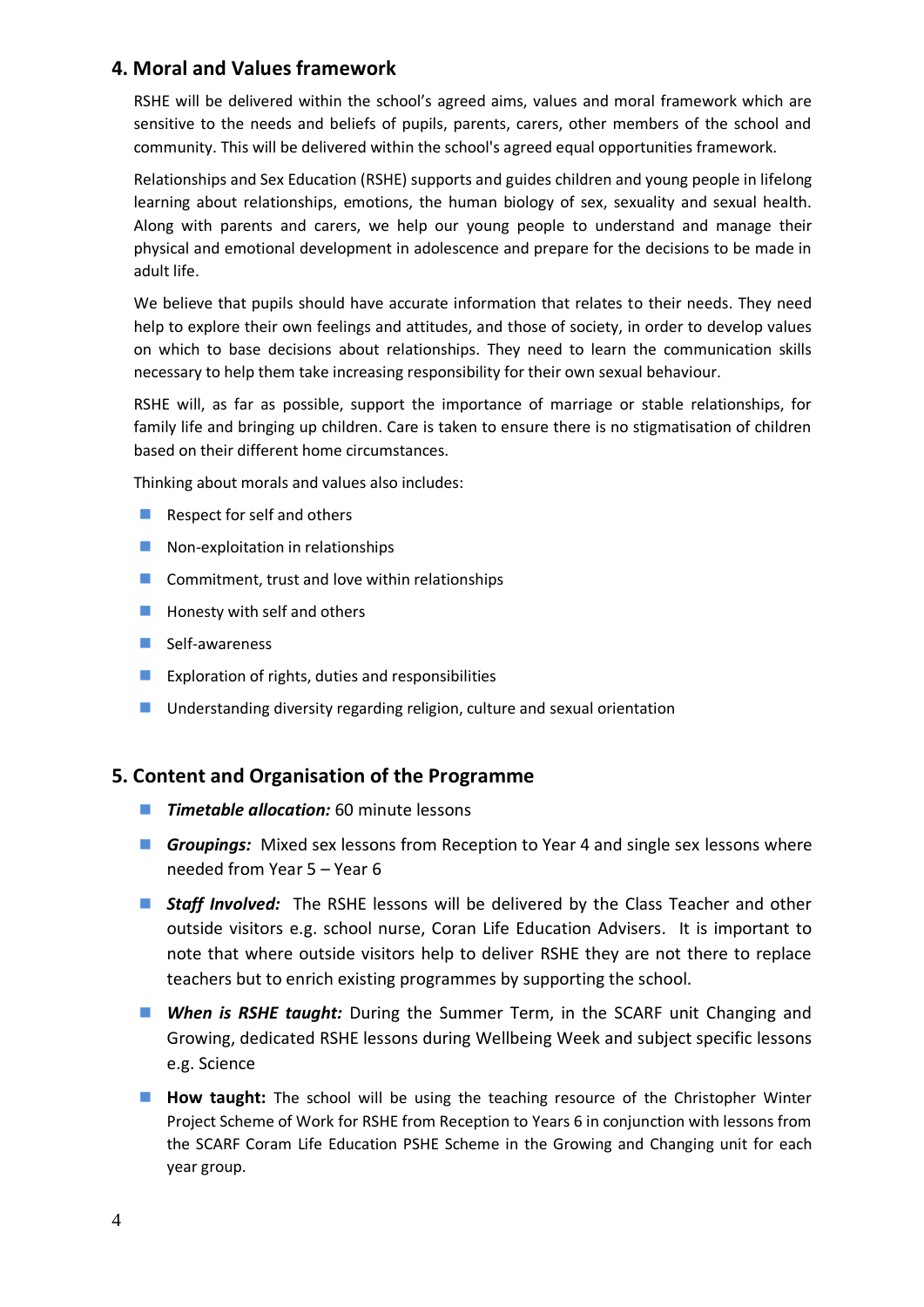The teachers will teach the following Learning Objectives from the Christopher Winter Project in each Year group:

| <b>Reception-Family and Friendships</b>                                                                                            |  |  |  |
|------------------------------------------------------------------------------------------------------------------------------------|--|--|--|
| To recognise the importance of friendship                                                                                          |  |  |  |
| To recognise the importance of saying sorry and forgiveness                                                                        |  |  |  |
| To recognise that all families are different                                                                                       |  |  |  |
| Year 1- Growing and Caring for Ourselves                                                                                           |  |  |  |
| To understand that we are all different but can still be friends<br>$\bullet$                                                      |  |  |  |
| To discuss how children grow and change                                                                                            |  |  |  |
| To explore different types of families and who to ask for help                                                                     |  |  |  |
| To identify who can help when families make us feel unhappy or unsafe                                                              |  |  |  |
| <b>Year 2- Differences</b>                                                                                                         |  |  |  |
| To introduce the concept of gender stereotypes                                                                                     |  |  |  |
| To identify differences between males and females                                                                                  |  |  |  |
| To explore some of the differences between males and females and to understand how this is part of<br>the lifecycle                |  |  |  |
| To focus on sexual difference and name body parts                                                                                  |  |  |  |
| Year 3- Valuing Difference and Keeping safe                                                                                        |  |  |  |
| To identify that people are unique and to respect those differences                                                                |  |  |  |
| To explore the differences between male and female bodies                                                                          |  |  |  |
| To consider appropriate and inappropriate physical contact and consent                                                             |  |  |  |
| To explore different types of families and who to go to for help and support                                                       |  |  |  |
| <b>Year 4-Growing Up</b>                                                                                                           |  |  |  |
| To explore the human lifecycle                                                                                                     |  |  |  |
| To identify some basic facts about puberty                                                                                         |  |  |  |
| To explore how puberty is linked to reproduction                                                                                   |  |  |  |
| To explore respect in a range of relationships                                                                                     |  |  |  |
| To discuss the characteristics of healthy relationships                                                                            |  |  |  |
| <b>Year 5-Puberty</b>                                                                                                              |  |  |  |
| To explore the emotional and physical changes occurring in puberty                                                                 |  |  |  |
| To understand male and female puberty changes in more detail                                                                       |  |  |  |
| To explore the impact of puberty on the body and the importance of physical hygiene                                                |  |  |  |
| To explore ways to get support during puberty                                                                                      |  |  |  |
| Year 6- Puberty, Relationships & Reproduction                                                                                      |  |  |  |
| To consider puberty and reproduction<br>$\bullet$                                                                                  |  |  |  |
| Exploring the importance of communication and respect in relationships                                                             |  |  |  |
| To consider different ways people might start a family<br>To explore positive and negative ways of communicating in a relationship |  |  |  |
|                                                                                                                                    |  |  |  |
| Explore practical steps that could be taken in a range of contexts to support respectful relationships<br>(Respect and Equality)   |  |  |  |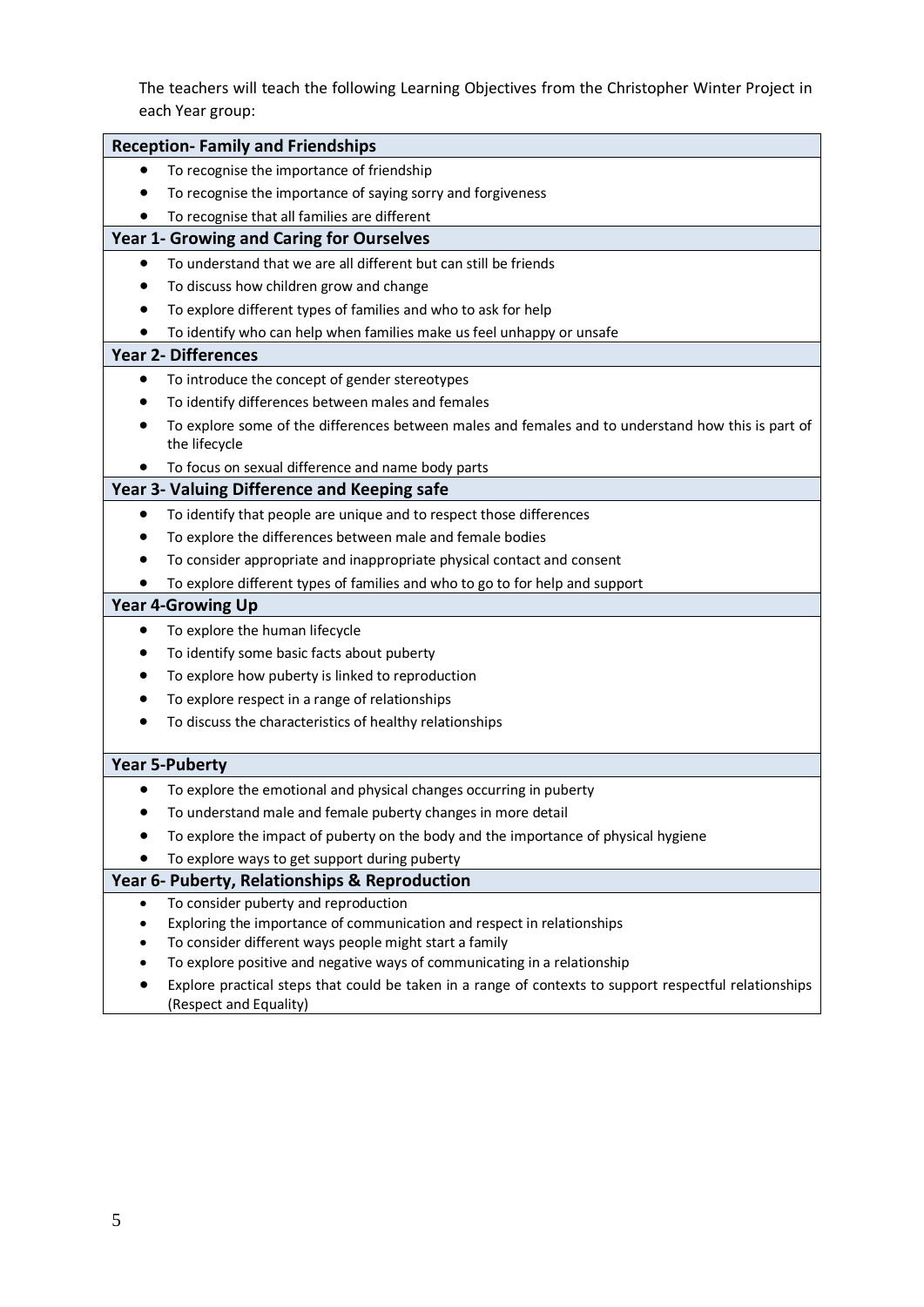In conjunction with teaching the Christopher Winter Project Scheme of Work, the teacher will teach RSHE lessons from the SCARF Coram Life Education Scheme of Work in the Changing and Growing PSHE units for all year groups. The following objectives are taken from the SCARF CORAM Life Education Scheme unit- Growing and changing for each year group.

|                   | Year 1                                                                                                                                 |  |  |
|-------------------|----------------------------------------------------------------------------------------------------------------------------------------|--|--|
| $\bullet$         | Identify things they could do as a baby, a toddler and can do now                                                                      |  |  |
| $\bullet$         | Identify the people who help/helped them at those different stages                                                                     |  |  |
|                   | Identify parts of the body that are private                                                                                            |  |  |
|                   | Describe ways in which private parts can be kept private                                                                               |  |  |
|                   | Identify people they can talk to about their private parts                                                                             |  |  |
| Year <sub>2</sub> |                                                                                                                                        |  |  |
| $\bullet$         | Identify different stages of growth (e.g. baby, toddler, child, teenager, adult) Identify which parts of the<br>human body are private |  |  |
| $\bullet$         | Explain that a person's genitals help them to make babies when they are grown up                                                       |  |  |
|                   | Understand that humans mostly have the same body parts but that they can look different from person to<br>person                       |  |  |
| ٠                 | Understand and describe some of the things that people are capable of at these different stages                                        |  |  |
|                   | Explain what privacy means                                                                                                             |  |  |
| $\bullet$         | Know that you are not allowed to touch someone's private belongings without their permission                                           |  |  |
| Year <sub>3</sub> |                                                                                                                                        |  |  |
| $\bullet$         | Identify different types of relationships                                                                                              |  |  |
| ٠                 | Recognise who they have positive healthy relationships with                                                                            |  |  |
| ٠                 | Identify when it is appropriate or inappropriate to allow someone into their body space                                                |  |  |
| ٠                 | Rehearse strategies for when someone is inappropriately in their body space                                                            |  |  |
|                   | Know who they could ask for help if a secret made them feel uncomfortable or unsafe.                                                   |  |  |
|                   | Recognise that babies come from the joining of an egg and sperm                                                                        |  |  |
|                   | Explain what happens when an egg doesn't meet a sperm                                                                                  |  |  |
| $\bullet$         | Understand that for girls, periods are a normal part of puberty                                                                        |  |  |
|                   | Year 4                                                                                                                                 |  |  |
| $\bullet$         | Name some positive and negative feelings                                                                                               |  |  |
| $\bullet$         | Understand how the onset of puberty can have emotional as well as physical impact                                                      |  |  |
| ٠                 | Suggest reasons why young people sometimes fall out with their parents<br>٠<br>Take part in a role play practising how to compromise   |  |  |
|                   | Identify parts of the body that males and females have in common and those that are different                                          |  |  |
| $\bullet$         | Know the correct terminology for their genitalia                                                                                       |  |  |
|                   | Understand and explain why puberty happens                                                                                             |  |  |
| ٠                 | Know the key facts of the menstrual cycle                                                                                              |  |  |
| $\bullet$         | Understand that periods are a normal part of puberty for girls                                                                         |  |  |
| $\bullet$         | Identify some of the ways to cope better with periods                                                                                  |  |  |
| ٠                 | Know who they could ask for help if a secret made them feel uncomfortable or unsafe                                                    |  |  |
| $\bullet$         | Understand that marriage is a commitment to be entered into freely and not against someone's will                                      |  |  |
| ٠<br>٠            | Recognise that marriage includes same sex and opposite sex partners<br>Know the legal age for marriage in England or Scotland          |  |  |
| $\bullet$         | Discuss the reasons why a person would want to be married, or live together, or have a civil ceremony                                  |  |  |
|                   |                                                                                                                                        |  |  |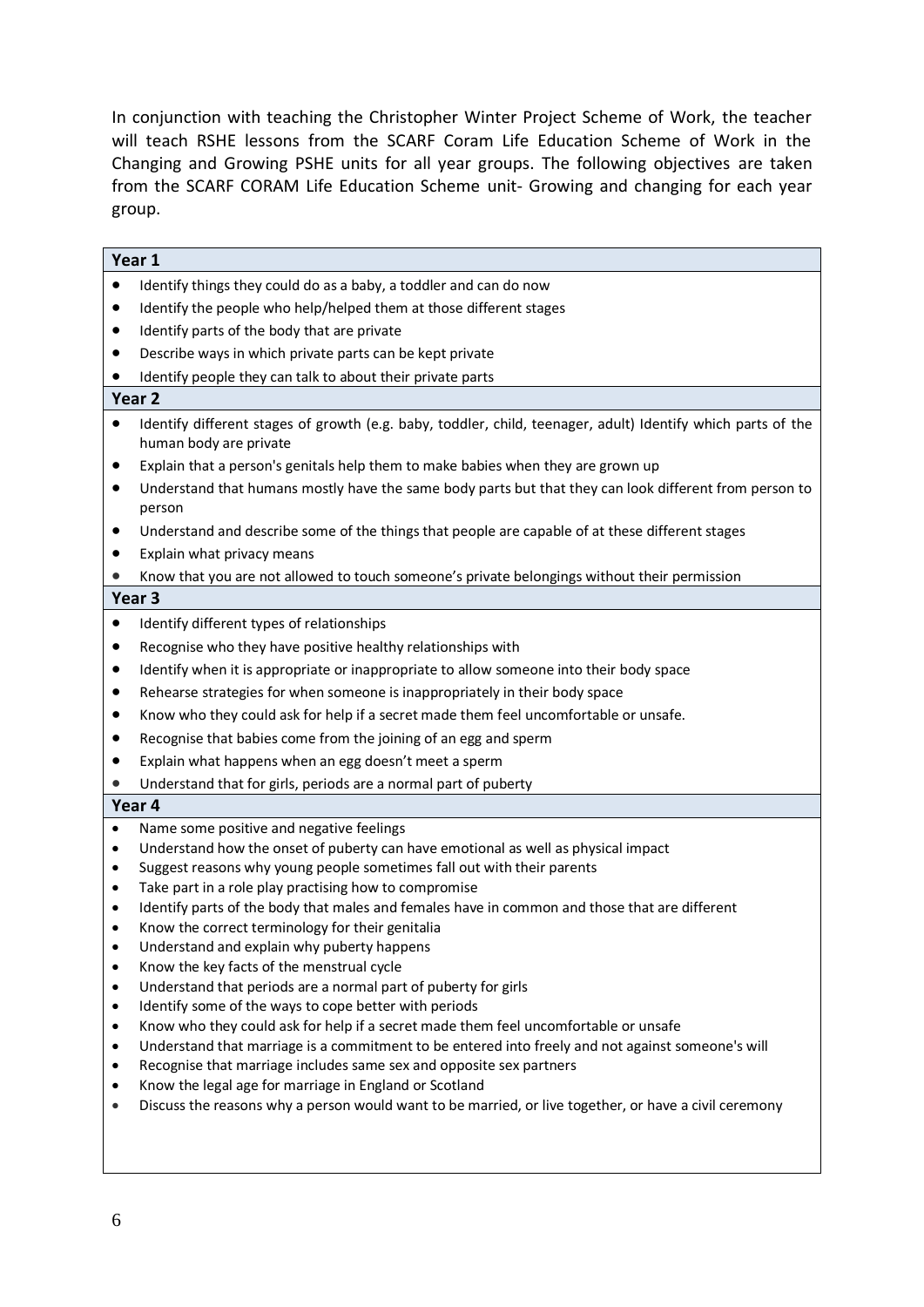#### **Year 5**

- Use a range of words and phrases to describe the intensity of different feelings
- Distinguish between good and not so good feelings, using appropriate vocabulary to describe these
- Explain strategies they can use to build resilience
- Identify people who can be trusted
- Understand what kinds of touch are acceptable or unacceptable
- Describe strategies for dealing with situations in which they would feel uncomfortable particularly in relation to inappropriate touch
- Explain how someone might feel when they are separated from someone or something they like
- Suggest ways to help someone who is separated from someone or something they like
- Know the correct words for the external sexual organs
- Discuss some of the myths associated with puberty
- Identify some products that they may need during puberty and why
- Know what menstruation is and why it happens
- Recognise how our body feels when we're relaxed
- Explain the difference between a safe and an unsafe secret
- Identify situations where someone might need to break a confidence in order to keep someone safe
- Recognise that some people can get bullied because of the way they express their gender
- Give examples of how bullying behaviours can be stopped

#### **Year 6**

- Recognise some of the changes they have experienced and their emotional responses to those changes
- Suggest positive strategies for dealing with change
- Identify people who can support someone who is dealing with a challenging time of change
- Define what is meant by the term stereotype
- Recognise how the media can sometimes reinforce gender stereotypes
- Recognise that people fall into a wide range of what is seen as normal
- Challenge stereotypical gender portrayals of people Understand that people can feel pressured to behave in a certain way because of the influence of the peer group
- Understand the norms of risk-taking behaviour and that these are usually lower than people believe them to be
- Define the word 'puberty' giving examples of some of the physical and emotional changes associated with it
- Suggest strategies that would help someone who felt challenged by the changes in puberty
- Know where someone could get support if they were concerned about their own or another person's safety
- Explain the difference between a safe and an unsafe secret
- Identify situations where someone might need to break a confidence in order to keep someone safe
- Identify the changes that happen through puberty to allow sexual reproduction to occur
- Know a variety of ways in which the sperm can fertilise the egg to create a baby
- Know the legal age of consent and what it means

To support the teaching of gender and gender serotyping the teachers use lesson plans from the 'Let Toys Be Toys' website. These lessons plans are delivered to children in Reception up to Year 6. These lessons are designed to enable children to discuss their toys and gender. In Key Stage Two the children learn to challenge gender stereotypes and look at toy adverts and identify the role of gender in advertising and the impacts of stereotyping.

#### **Reception and Year 1**  To be able to think about themselves and to recognise what they like and dislike To identify and respect the differences and similarities between people **Years 3 & 4**

- To be able to challenge gender stereotypes
- To start to understand influence of the media, news and advertising

#### **Years 5 & 6**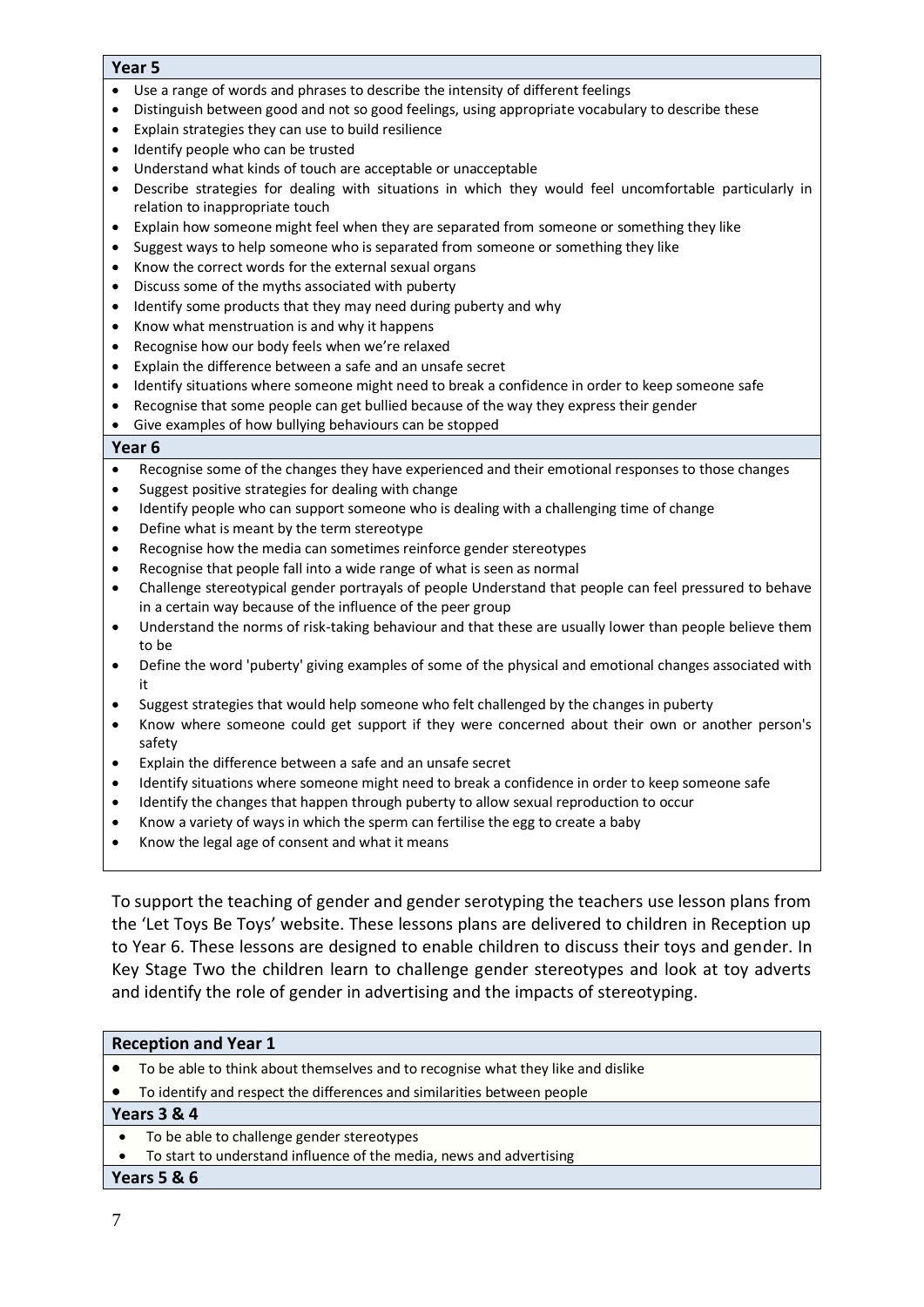- To compare adverts to identify the use of gender in advertising
- To identify how adverts use gender
- To identify the impacts of using gender in advertising

*\* In Year 2, the children in the CWP scheme of work, consolidate the previous learning about gender stereotypes and identify differences between males and females. \**

To support the teaching of how children can keep their body parts safe, the teachers use the NSPCC Pants lesson plans and resources. The children learn about appropriate and inappropriate touch and understand that they have the right to say "no" to unwanted touch. The children will learn what the acronym PANTS stands for.



To supplement the teaching of RSHE, the teachers will show age appropriate video clips from the SCARF Coram Life Education Scheme of Work as recommended for the specific year groups.

- Teachers will set a group agreement with pupils to ensure that an atmosphere is created where pupils feel able to discuss concerns, feeling and relationships.
- It should be recognised that questions from pupils will be addressed and dealt with in the most appropriate manner and not disregarded. The form in which these questions are addressed may be in group activities, or on a one-to-one basis, as appropriate.
- If a question is asked which does not relate to the Learning Objective of the specific Year group lesson, the class teacher has the right to inform the parents/ carers of the question. The question should be addressed by the parents/ carers alternatively will be addressed later in the RSHE curriculum.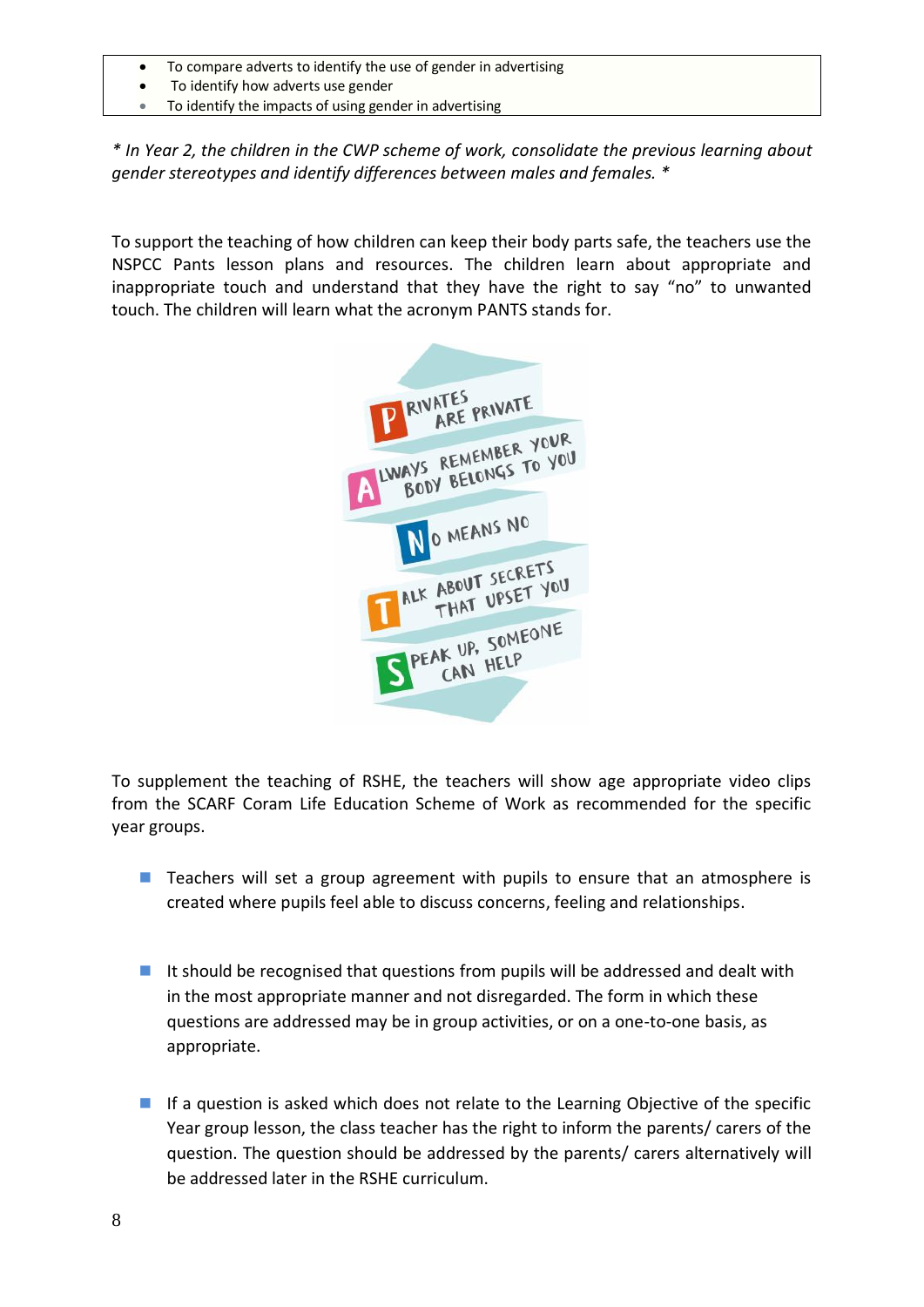- $\blacksquare$  The school nurse backs up information on puberty and sexual health seeing both the boys and the girls separately in single sex sessions. Working with the class teachers this provides extra special time for single gender group work. She also provides links with primary care services such as local clinics.
- Resources will be assessed to ensure that they are appropriate to the age and maturity of pupils. They will take into account equality of opportunity through their use of language, cultural attitudes and images, avoiding stereotyping, racism and sexism.
- A variety of teaching and learning styles are used including videos, information sheets, pamphlets, textbooks, visual aids and models, games, role-play and interactive CD ROMS.

## **6. How the delivery of the content will be made accessible to all pupils?**

Teachers will have use the CWP and SCARF lessons to support the delivery of RSHE. Teachers will be responsible for assessing where their children are both in knowledge and maturity and match learning opportunities to their individual needs. The scheme of work provides clear learning and objectives and the class teacher should assess against these. The scheme is planned to ensure progress and it is the responsibility of the class teacher to plan so that the scheme is fully delivered. Pupils whose needs mean that they will have difficulties with discussions and work will need supporting so that they can access and fully understand the curriculum. Further advice can be sort from the SENCO and PSHE coordinator.

*The RSHE programme is relevant to both boys and girls and can be accessed by those children who are transgender. Students may come from different family backgrounds including where parents, carers, brothers or sisters, other family members and/or friends may be lesbian, gay, bisexual, transgender and queer (or questioning) and others LGBTQ+. The RSHE programme uses images of different families (diverse families including same sex relationships) which includes sensitive, honest and balanced consideration of sexuality. The RSHE programme acknowledges different ethnic, religious and cultural attitudes to RSHE. The school consults pupils and parents/carers about their needs, and takes into account of their views and promote respect for, and understanding of, the views of different ethnic and cultural groups.* 

The teaching materials will teach children to be kind, understanding and respectful of others even if they are perceived as different. The material teaches children that people have rights but there are also responsibilities that go with these. It teaches children that there are laws to protect them and others from being hurt or abused and helps protect them from bullying. The materials help clarify (age-appropriate) questions that children may have about the world. The children from Reception to Year 6 will be introduced to LGBTQ+ history month.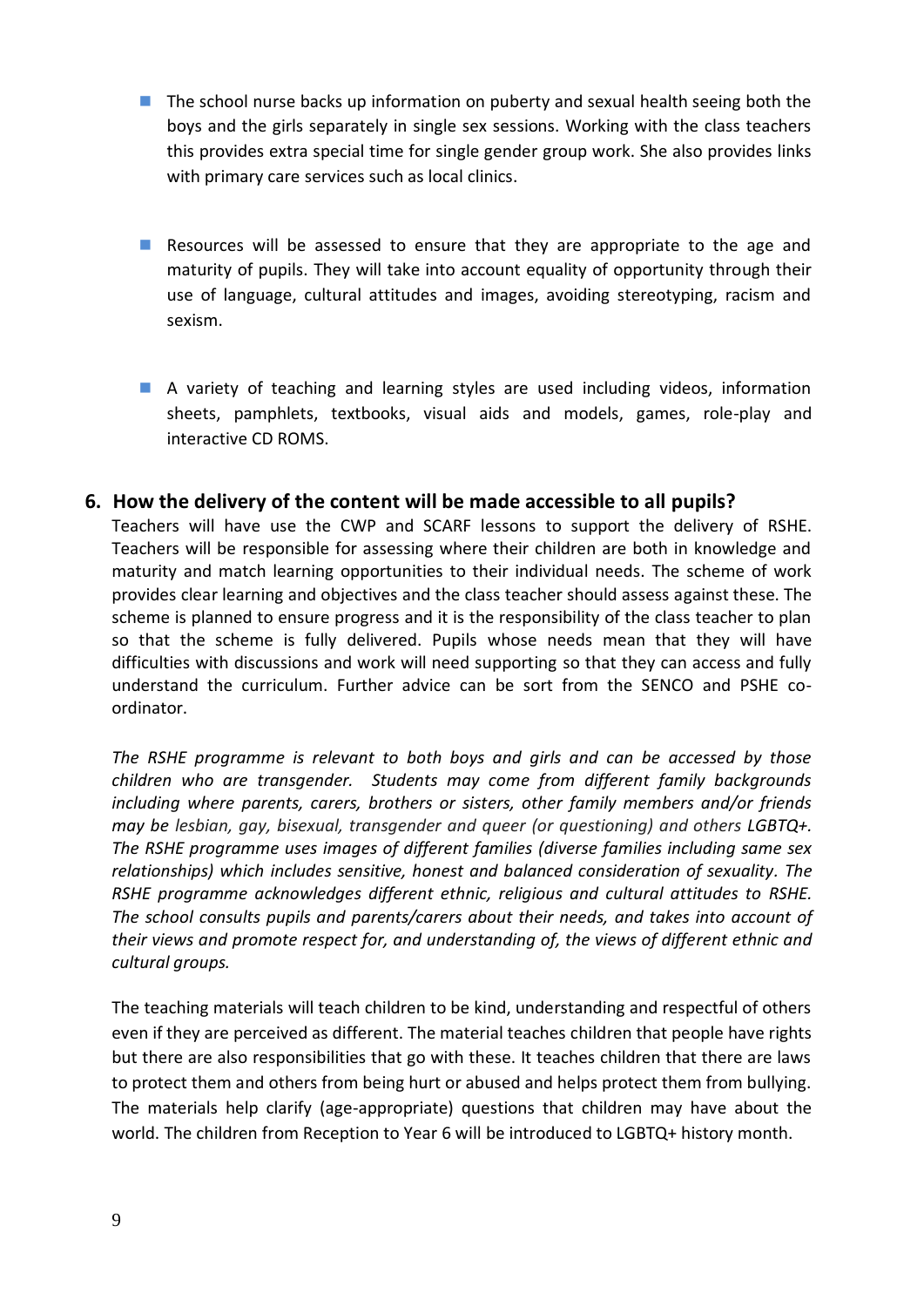# **7. Confidentiality Statement**

The school will ensure that pupils know that teachers cannot offer unconditional confidentiality and are reassured that their best interests will be maintained. They will be reminded that if confidentiality has to be broken, they will be informed first and then supported as appropriate. They are encouraged to talk to their parents or carers and are provided with support to do so.

The school will ensure that staff understands that they cannot offer unconditional confidentiality to pupils. They will work within the school's confidentiality policy agreed procedure for recording and reporting disclosures and the nature of access to this information.

# **8. How Relationships (and Sex) Education is monitored and evaluated**

Following the delivery of the lessons teachers may want to assess the knowledge and understanding pupils have gained from the RSHE programme. It can also be useful for pupils to evaluate their own experience and this can inform the teachers' assessment. Worksheets and evaluations can be added to the PSHE Learning Journey Class Books.

The RSHE Lead will be responsible for:

- **Ensuring the policy and programmes are implemented as agreed**
- **Monitoring RSHE work in the PSHE Learning Journey Class Books**
- **Supporting staff to assess pupils progress**
- Recommending targets for whole school development

Evaluation of the programme will be made by assessing, the attitudes of the pupils, the development of their personal skills and the knowledge and understanding they have gained. Review forms part of the content and is an ongoing process. The views of pupils, staff and parents will be sought and taken into account as the programme develops and changes

# **9. Teachers' Responsibilities**

To reassure parents/carers, pupils and governors that the personal beliefs and attitudes of teachers will not influence the teaching of RSHE, all those contributing to the programme are expected to work within the aims listed above.

Teachers have a responsibility to ensure the safety and welfare of their pupils. They are in a particular position of trust (in loco parentis). Sexual relationships involving children under 16 constitute a criminal offence. A sexual relationship between a teacher and any pupils at the same school is a breach of that trust. Such behaviour will be regarded as gross professional misconduct on the part of the teacher and will result in disciplinary action. If a decision is made to dismiss, this may also lead to a teacher being barred from further employment in the education service by the Secretary of State.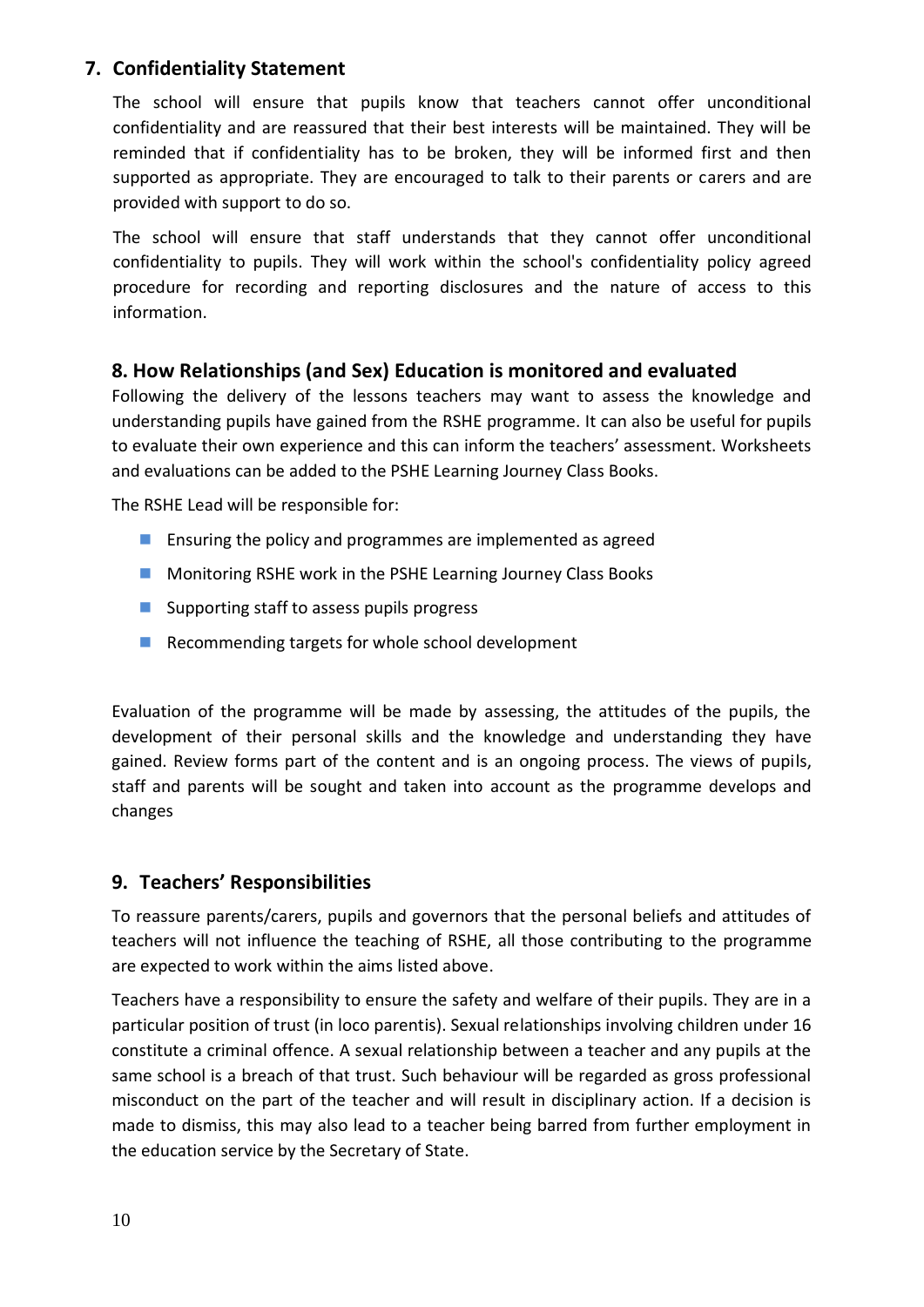# **10.Training staff to deliver RSHE**

It is important that staff delivering RSHE work within the values framework of this policy and feel confident, skilled and knowledgeable to deliver effective RSHE. Continuing professional development will be provided through a range of options: individual study and development/ in-house CPD/ external training courses. Training could include:

- What to teach and when
- **Leading discussions about attitudes and values**
- **Information updates**
- **Practising a variety of teaching methods**
- **Facilitating group discussions**
- **Involving pupils in their own learning**
- **Managing sensitive issues**

# **11.Working with Parents/Carers and Child Excuse (Withdrawal) Procedures**

On entry to the school, parents are invited to read the RE policy. This helps to establish consultation and a partnership with parents, which reinforces the dual responsibility for RSHE learning. Parents are kept informed about the content of the programme.

Parents cannot withdraw/ excuse their child from Relationships Education because it is important that all children receive this content, covering topics such as friendships and how to stay safe.

Section 405 of the Education Act 1996, which consolidates previous Education Act gives parents the right to withdraw their children from any or all parts of a school's programme of sex education - where it is not part of the National Curriculum.

**Pupils cannot be withdrawn/ excused for any teaching of the National Curriculum Science Learning objectives in Key Stage 1 and 2 about human life cycles and reproduction. See below the objectives:** 

| <b>Key Stage 1</b>                             | <b>Key Stage 2</b>                |
|------------------------------------------------|-----------------------------------|
| • Animals, including humans, move, feed, grow, | In addition to KS1                |
| use their senses and reproduce                 |                                   |
| • Children should recognise and name the main  | • Life processes common to humans |
| external parts of the human body               | include nutrition, growth and     |
| • That humans can produce offspring and these  | reproduction                      |
| grow into adults                               | • The main stages of the human    |
| • Children should recognise similarities and   | lifecycle                         |
| differences between themselves and other and   |                                   |
| treat others with sensitivity                  |                                   |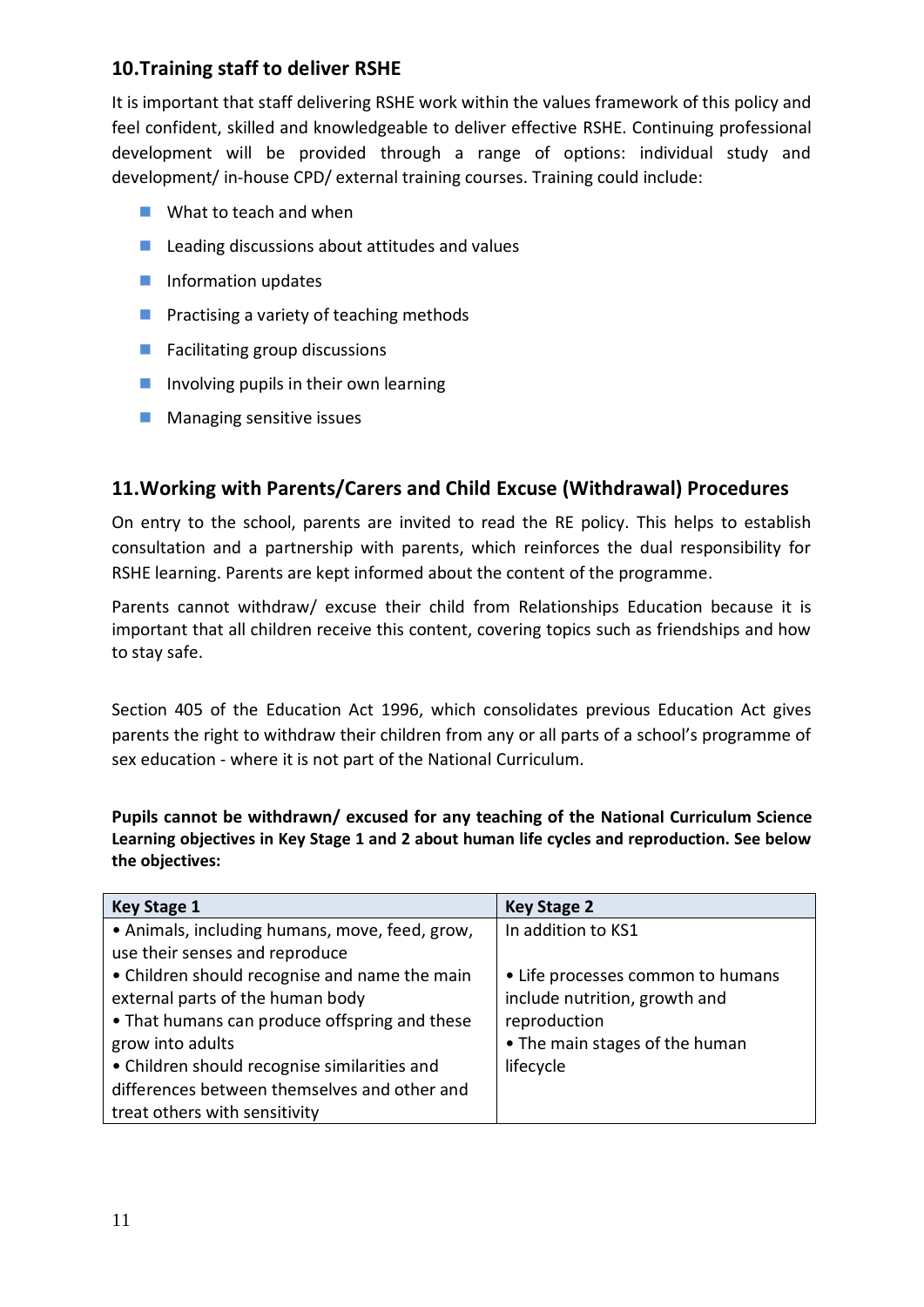We place the utmost importance on sharing equal and joint responsibility with parents/carers for their children's education, including sexual matters. We do our best to find out from them any religious or cultural views they may have which may affect the PSHE they wish to be given to their children, although we would consider carefully any request that compromised our equal opportunities policy.

We will take every opportunity to inform and involve parents/carers:

- 1. By making our commitment clear in the school handbook/brochure
- 2. By inviting parents/carers to discuss personal development when their child enters the school
- 3. By inviting parents/carers to a meeting to discuss RSHE in the school.

Parents have a right to withdraw their children from the sex education lessons, although not those elements included in the National Curriculum Orders for Science, or any other part of the National Curriculum including the statutory Relationships Education and Health Education.

#### *If a parent or carer wishes for their child to not take part in some or all of the lessons on Sex Education delivered as part of the statutory RSHE they, can ask that they are withdrawn- a right to be excused but not from Relationships Education. The Headteacher must grant this request.*

The *Headteacher will discuss with the parents or carers the benefits of receiving this important education and any detrimental effects that withdrawal might have on the child. This could include any social and emotional effects of being excluded, as well as the likelihood of the child hearing their peers' version of what was said in the classes, rather than what was directly said by the teacher.* 

The Headteacher will discuss what their child will do when they are excused from the lessons. If a pupil is excused from sex education, the class teacher will provide the parents, carers with the lesson content in order for the parent, carer to provide sex education at home.

We should like to make clear that even when a pupil has been excused from sex education lessons, if the pupil should ask questions at other times, these questions would be answered honestly by staff.

# **12. Harassment and Bullying**

Pupils come from a variety of backgrounds, cultures and families and all are entitled to learn in a supportive environment free from fear. Some pupils use terms such as 'gay' 'batty boy' and 'lesbian', other sexual language and other street slang as a way to harass other pupils. This is unacceptable and will be dealt with as any other form of harassment, through the school behaviour policy.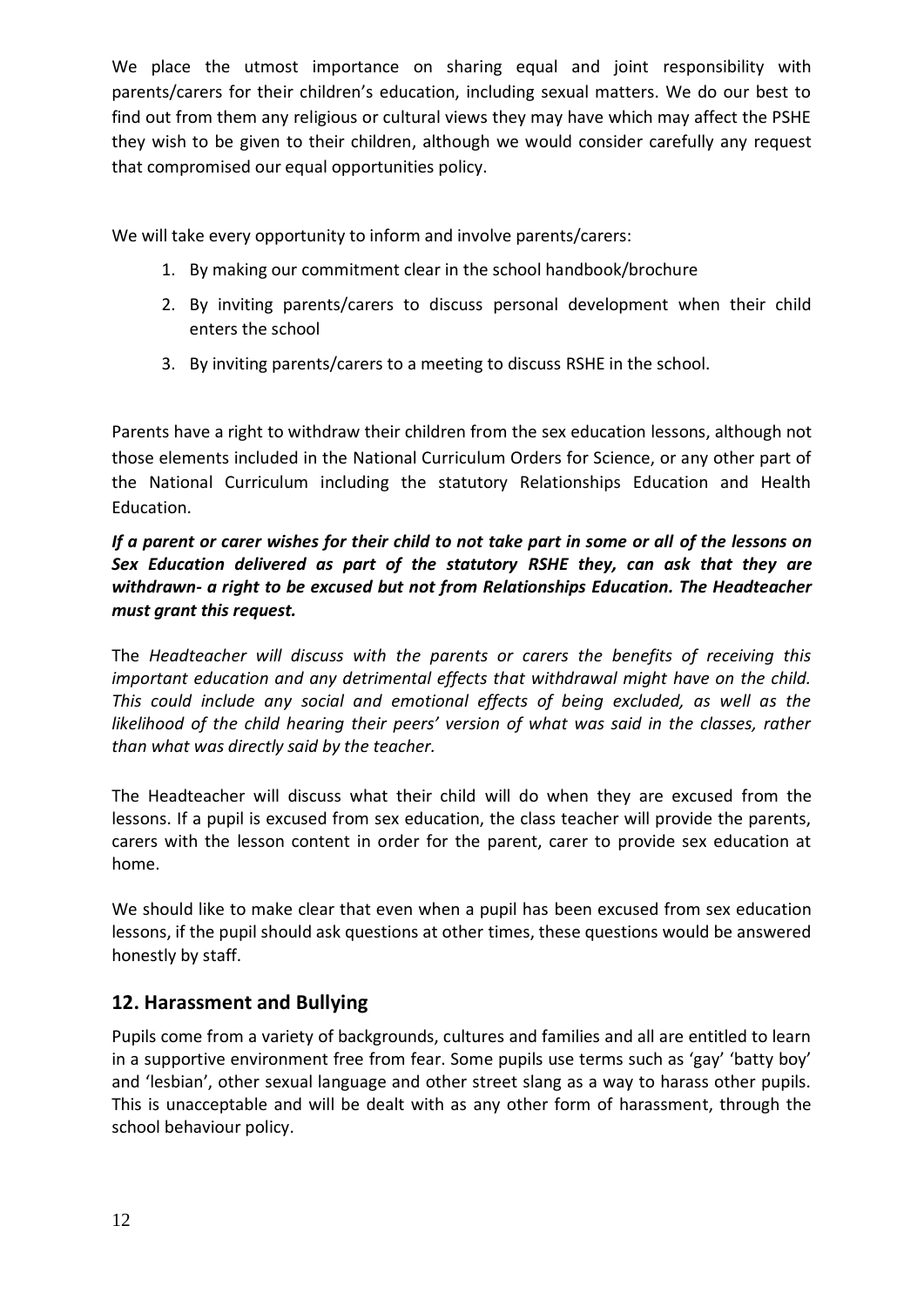# **13. Effective Promotion of Anti-Racism Practices**

The School welcomes the diversity of cultures, backgrounds, faiths and beliefs and celebrates the home languages, dialects and accents of all pupils, staff and others associated with the school.

We will ensure that the school nurtures an ethos and environment where all are valued and where views are taken into consideration. This embraces a culture that enables all who teach and learn in the school to review their practices and behaviours, to have the confidence to build on prior experiences and to make appropriate changes. All associated with the School are committed to dealing with incidents involving racism (including prejudice and stereotyping), racial harassment, and racist name calling whenever they occur.

The school is an anti-racist establishment and is committed to:

- addressing racism
- ensuring action to support victims of racism

- ensuring existing school policies address inappropriate behaviour around racism and other discriminatory practices

- recording and reporting racist incidents

Following on from Black Lives Matter Movement in 2020, the school has worked on an Anti-Racism Journey Map. The SCARF PSHE curriculum have been mapped out for Years 1 to 6 to deliver age appropriate lessons about prejudice, racism, tolerance, respect and discrimination. There are opportunities across all subjects to support pupils in valuing cultural diversity and understanding.

# **14. Working with the Wider Community**

The following individuals were consulted in the development of this policy:

- School nurse and health professionals
- Adviser from Southwark and Coran Life Education Adviser

# **14. Disseminating and Monitoring the RE Policy**

A copy of this policy will be supplied to all staff and governors and included within the staff handbook. A full copy will be made freely available to parents on request and if appropriate a summary will be published in the school prospectus. Copies will also be supplied to other professionals whose work relates to RSHE or who may be involved in its delivery.